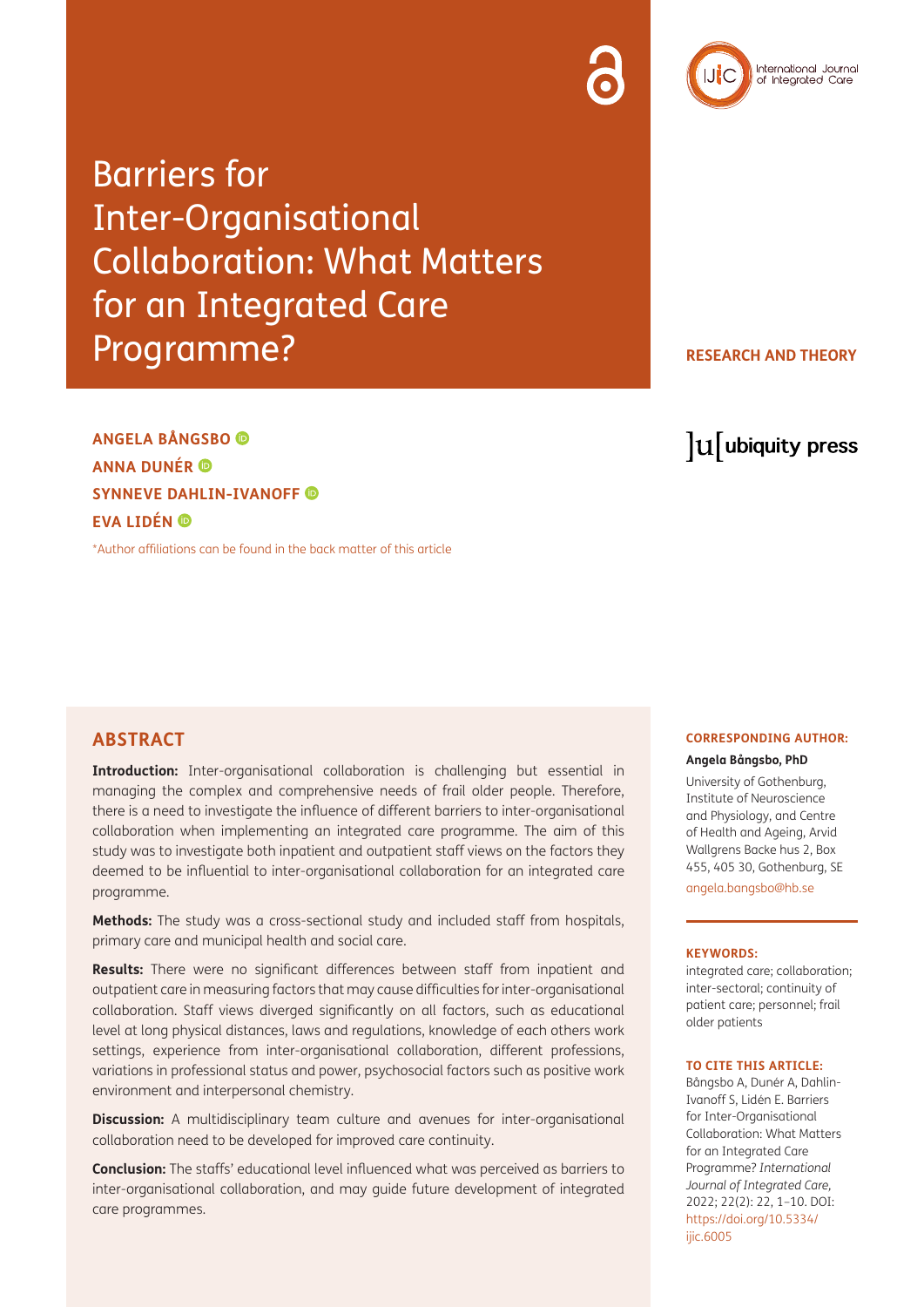## **INTRODUCTION**

Integrated care programmes (ICPs) to coordinate and secure care continuity have been raised as essential to provide quality care of frail older people, and these programmes are recommended in the World Health Organization (WHO) guidelines as well as Swedish legislation [[1](#page-7-1)[–4](#page-7-2)]. Often, frail older people have complex and comprehensive needs, including both health (e.g. having multiple diagnoses) and social care (e.g. having financial hardships) that require care from various professionals across organisational boundaries [\[1\]](#page-7-1). Meeting the needs of and offering good quality integrated care to frail older people can thus be challenging to health and social care organisations. Thus, to ensure continuity of care from inpatient through outpatient care, ICPs should include collaboration, multi-professional teams and continuous staff education [\[5\]](#page-7-3).

However, research has emphasised structural factors, such as a lack of mutual laws and policies and knowledge about each other's working conditions [[6](#page-7-4), 7], different administrative boundaries and information systems [\[8\],](#page-7-5) which create barriers to inter-organisational collaboration. Moreover, there are factors related to the differences in commitments between the organisations, different interests and values and organisational and professional cultures that create barriers to collaboration between organisations. On an operational level, lack of experience of inter-organisational collaboration, communication deficits, the influence of different professions, professional status and power, psychosocial factors and diverging expectations of care responsibilities are also described as barriers to inter-organisational collaboration in the literature  $[9-11]$  $[9-11]$  $[9-11]$ . Furthermore, difficulties to inter-organisational collaboration have been emphasized between healthcare and social care staff [\[12\].](#page-7-8) Hence, there is a need to support [13] and to address the obstacles to inter-organisational collaboration when designing and implementing ICPs.

In Sweden, the municipalities have the overall responsibility for social care and services for older people, including special housing. However, health care is provided by both regions/ county councils and municipalities, and the division of responsibility is more complex. Within the county councils the regional/local hospitals are responsible for acute medical care that requires hospital admission, and primary health care centers are responsible for outpatient care. Municipal healthcare is in charge of health care (except for medical care) for those living in special housing, and after local agreements for home nursing for those living in their own homes. In both health and social care, staff with as well as without academic degrees are found. Registered nurses, occupational therapists, physiotherapists, social workers and physicians all have at least a bachelor level university degree in their discipline, and thus regarded as academic professions. Whereas, practical nurses, including nurses' aides, most often have a degree from upper secondary school and may be regarded as non-academic staff.

Both in Sweden and internationally, there is a lack of studies exploring how staffs' organisational affiliation to inpatient or outpatient care and educational level may influence their views on various previously identified barriers to inter-organisational collaboration. Staffs' educational levels and organisational affiliations may have an impact on how they interact in situations while collaborating with staff from other organisations. Moreover, the implementation of complex interventions depends on how the organisations and staff interact [\[14\]](#page-7-9). Challenges to implementing complex interventions are related to insufficient funding, knowledge and training among the staff [\[15\].](#page-7-10) Hence, external and internal factors, such as motivation and capability, may have an impact on implementation outcomes [\[16\].](#page-7-11) To create the best possible conditions for successful outcomes when implementing complex interventions, such as ICPs, staffs' views are important and need to be integrated into the implementation process. Therefore, the aim of this study was to investigate the staffs' views on which s barriers, measured as factors, that may impact inter-organisational collaboration in the context of health and social care for frail older people. We also aimed to compare the outcomes between inpatient and outpatient staff, and education level.

The current ICP was developed in collaboration with a university hospital, municipal health and social care, primary care staff and researchers at AgeCap, Centre for Aging and Health at the University of Gothenburg. The ICP includes comprehensive geriatric assessments in the emergency department followed by an assessment and discharge planning at home from a multi-professional team coordinated by a case manager. The purpose of the programme is to build an integrated continuum of care for frail older patients from the emergency unit through the hospital and back to community living. The programme was developed and tested in the Swedish context between 2012–2016 within the study "Continuum of Care for Frail Older People", which designed a randomised, two-armed intervention study for frail older people who were living in the community. The intervention model was shown to improve the care quality of the frail older people compared to conventional care [17–[22\]](#page-8-0). These promising results became the basis of a political decision to implement the model as a programme starting in 2012 [23, 24]. Prior to the implementation, the staff performing the activities of the ICP, who all had an academic education, received training from the project leaders and researchers about the programme organisation, laws and guidelines that regulate the discharge process as well as the inter-organisational and professional collaborative approach to the programme. The other staff involved in performing health and social care for frail older people,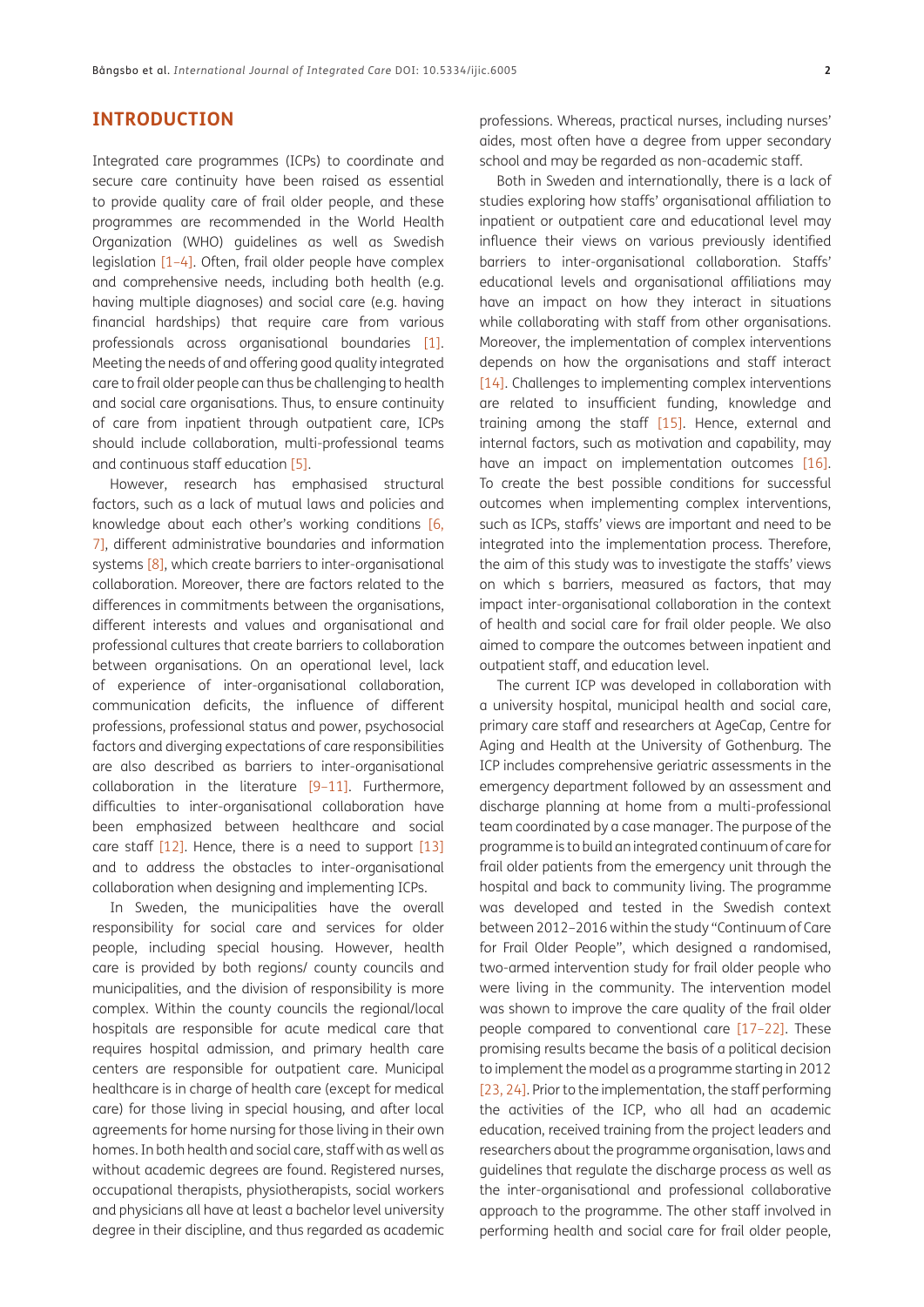both academic and non-academic staff mainly received information about the programme organisation.

## **METHODS**

#### **STUDY DESIGN**

This study was designed as a cross-sectional study to investigate the staffs' views on inter-organisational collaboration within an ICP. The surveys were distributed in local units within hospital, primary care and municipal health and social care in an average sized municipality in Western Sweden. The survey was conducted in 2012.

#### **QUESTION OPERATIONALISATION AND PILOT TESTING**

In this study, a questionnaire that was used in a similar study regarding the implementation and collaboration within child protection was modified and used [\[25\].](#page-8-1) The final questionnaire contained seven factors, which were based on previous research findings [[6](#page-7-4)[–12\]](#page-7-8) that showed had an impact on inter-organisational collaboration [\(see](#page-2-0) [Table 1\).](#page-2-0) The modification comprised four steps, involving the care organisations, to be suitable for the health and social care context and the target group.

The first step in the modification was based on the findings of a qualitative study of the implementation process of "Continuum of Care for Frail Older People" [24]. Second, the questionnaire was modified following the steering committee review. In the third step, staff at operative levels pilot tested the questionnaire. Finally, the questionnaire was revised and tested one last time in order to verify its validity [\[26\]](#page-8-2).

The seven factors were chosen to investigate the staffs' views on the barriers for inter-organisational collaboration within the ICP around frail older people. The factors were turned into questions to measure the staffs' views on a visual analogue scale (VAS) ranging from 1 – no difficulty to 5 – great difficulties with a 0 -

'don't know' alternative. The response alternatives were then categorised and dichotomised into no difficulty (response alternatives 0–3) and difficulties (response alternatives 4–5). The questions and their abbreviations are presented in [Table 1.](#page-2-0)

#### **DATA COLLECTION AND PARTICIPANTS**

Initially, there was a multistage sampling among 32 units in a university hospital, primary care and municipal health and social care [\[27\].](#page-8-3) These units were then categorised as inpatient (hospital) and outpatient (primary and municipal health and social care). This multistage sample represented relevant care specialties at the hospital (geriatrics, orthopaedics, medicine, emergency department), health centres and responsibilities within the municipality (needs-assessment, home-care services, home nursing, rehabilitation). Thereafter, the units within each specialty or unit were proportionally randomised [\[27\].](#page-8-3) Twenty-four units from a university hospital, primary care and municipal health and social care were included. Six units dropped out initially, as a contract with a private home care provider had expired, one unit declined participation for organisational reasons, and four units were unreachable.

There were 18 units remaining, and the number of staff in each of the units varied between 8-45 staff. In inpatient care, physicians, occupational therapists and physiotherapists were organised at separate units at the hospital and were therefore excluded. Data collection took place at staff meetings within the units at the university hospital, health centres and municipal health and social care. All of these units were directly or indirectly involved with the ICP. There were various professional groups represented in the units with those with academic degrees like occupational therapists and physiotherapists, social workers, nurses and physicians. Non-academic staff were practical nurses including nurses' aides, who were categorised as practical nurses.

| <b>QUESTIONS</b>                                                                                                                                                      | <b>QUESTION ABBREVIATIONS</b> |
|-----------------------------------------------------------------------------------------------------------------------------------------------------------------------|-------------------------------|
| Assess the importance of the following factors for inter-organisational collaboration around frail older<br>people. How do/does:                                      |                               |
| - long physical distances between involved units influence collaboration?                                                                                             | Long distances                |
| - different and possibly contradictory laws and regulations for different work and professional groups<br>influence collaboration?                                    | Laws and regulations          |
| - insufficient knowledge about each other's work settings and their particular conditions influence<br>collaboration?                                                 | Knowledge                     |
| - insufficient experiences from inter-organisational collaboration influence collaboration?                                                                           | Collaboration                 |
| - different types of professions influence collaboration?                                                                                                             | Professions                   |
| - variations in professional status and power among the staff at the care units influence collaboration?                                                              | Status and power              |
| - psychosocial factors (positive work environment, interpersonal chemistry e.g. openness to<br>interdisciplinary work, communication skills) influence collaboration? | Psychosocial factors          |

<span id="page-2-0"></span>**Table 1** Questions and abbreviations.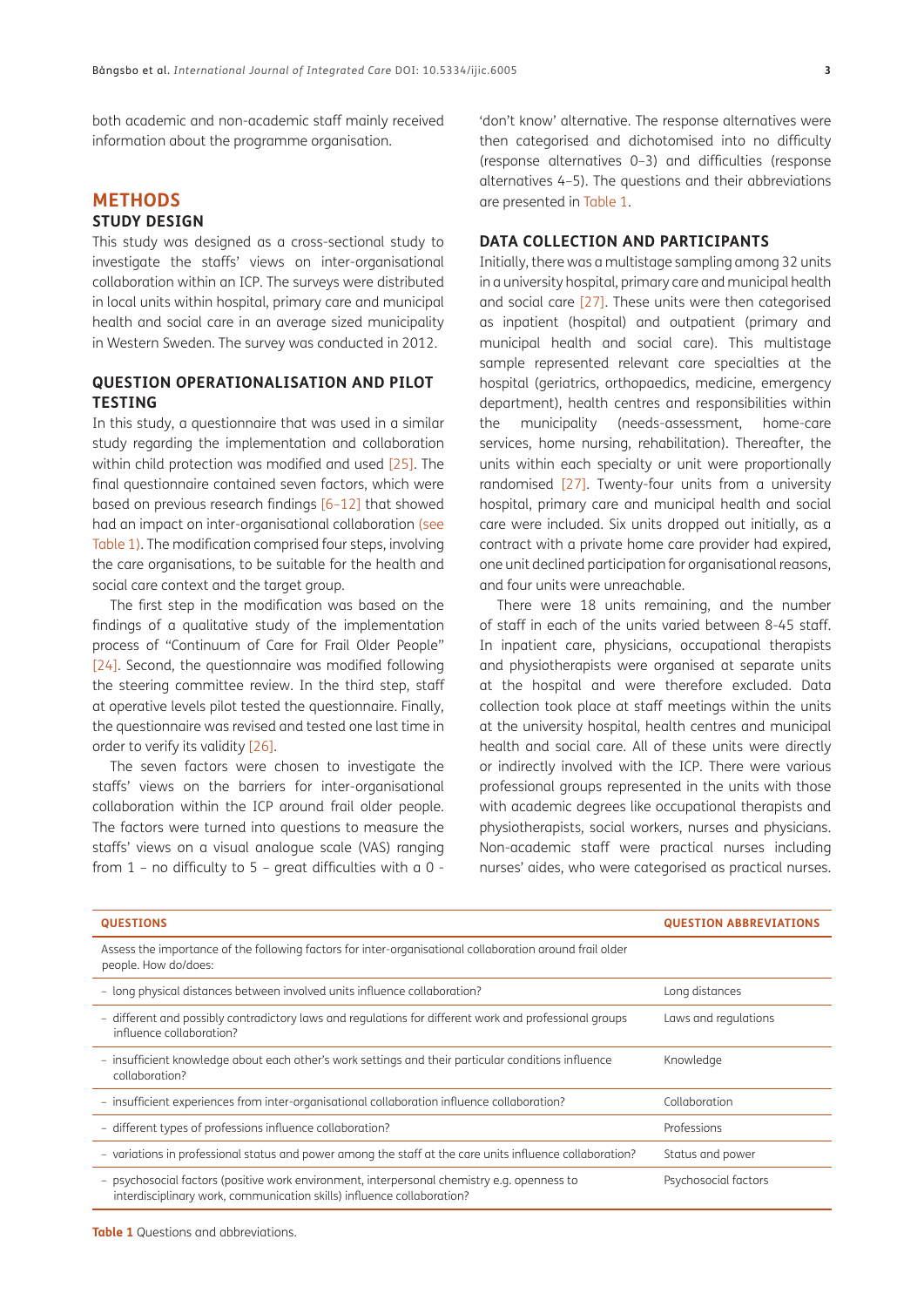The total median age was 44 years, and the majority of the respondents were women and practical nurses. Descriptive statistics with demographic data are presented in [Table 2](#page-3-0).

#### **PROCEDURE**

Initially, the managers at the units were contacted by telephone and then by e-mail. They received oral and written information about the study, and they were asked to invite the researchers to a staff meeting. The researchers' goals were to distribute and collect the questionnaires when the staff were gathered at the meetings and to attend the meetings to respond to any potential questions. Hence, at 12 out of 18 meetings, the questionnaires were distributed by the researchers. However, six managers returned the questionnaires by post since they distributed the questionnaires at a staff meeting themselves. Two people declined to participate.

#### **DATA ANALYSIS**

The results were summarised by frequencies and percentages, and Chi-square tests were carried out for group comparisons (i.e. inpatient versus outpatient care staff and academic versus non-academic staff) [\[27\]](#page-8-3). Statistical significance was set at  $p \leq 0.05$ . Data analysis was performed using IBM SPSS Statistics for Windows, version 23.0 (IBM Corp., Armond, New York). Missing values were ≤ 4%.

#### **ETHICS**

This study was approved by the Swedish Research Ethical Committee, 2008, 2012 (Dnr 413–08 and T 140–12). The participants were given information in accordance to the research ethical standards based on the World Medical Association (WMA) Declaration of Helsinki's [\[28\]](#page-8-4) ethical principles for medical research involving human participants. The data were handled confidentially, and only the researchers had access to the responses.

## **RESULTS**

There were 208 respondents in this study, representing both inpatient care ( $n = 48$ ) and outpatient care ( $n = 160$ ). A majority ( $n = 116$ ) were non-academic and a minority (n = 92) had tertiary academic education. Having insufficient knowledge about each other's work settings was the factor that the staff scored as associated with the greatest difficulty to inter-organisational collaboration when implementing an ICP ( $n = 132, 63\%$ ), as presented in [Table 3.](#page-3-1) Having insufficient experience with interorganisational collaboration was the second highest

| <b>CHARACTERISTICS</b>  | <b>INPATIENT CARE N = 48 (23%)</b> | <b>OUTPATIENT CARE N = 160 (77%)</b> | TOTAL N = $208(100%)$ |
|-------------------------|------------------------------------|--------------------------------------|-----------------------|
| Median age (range)      | $43(24-64)$                        | $45(19-64)$                          | $44(19-64)$           |
| Women, n (% valid)      | 44 (94)                            | 142 (92)                             | 186 (92)              |
| Occupational therapists | $\mathbf 0$                        | 15(9)                                | 15(7)                 |
| Social workers          | $\mathbf 0$                        | 9(6)                                 | 9(4)                  |
| Physiotherapists        | $\mathbf 0$                        | 11(7)                                | 11(5)                 |
| <b>Nurses</b>           | 27(56)                             | 23(14)                               | 50 (24)               |
| Practical nurses        | 21(44)                             | 95 (59)                              | 116 (56)              |
| Physicians              | $\mathbf{0}$                       | 7(4)                                 | 7(3)                  |

<span id="page-3-0"></span>**Table 2** Demographic data of the staff in inpatient and outpatient care.

<span id="page-3-1"></span>

| <b>QUESTION</b><br><b>ABBREVIATIONS</b> | <b>RESPONSE ALTERNATIVES TO</b><br>DIFFICULTIES $N = 208$ (%) |              |                      |
|-----------------------------------------|---------------------------------------------------------------|--------------|----------------------|
|                                         | A. YES                                                        | <b>B. NO</b> | <b>C. DON'T KNOW</b> |
| Knowledge                               | 132 (63)                                                      | 39 (19)      | 31 (15)              |
| Collaboration                           | 99 (48)                                                       | 51 (25)      | 51 (25)              |
| <b>Psychosocial factors</b>             | 91 (44)                                                       | 47 (23)      | 62 (30)              |
| Laws and regulations                    | 65 (31)                                                       | 40 (19)      | 95(46)               |
| Long distances                          | 65 (31)                                                       | 75 (35)      | 63 (30)              |
| <b>Status and power</b>                 | 49(24)                                                        | 75 (36)      | 77 (37)              |
| <b>Professions</b>                      | 27(13)                                                        | 111 (53)     | 62 (30)              |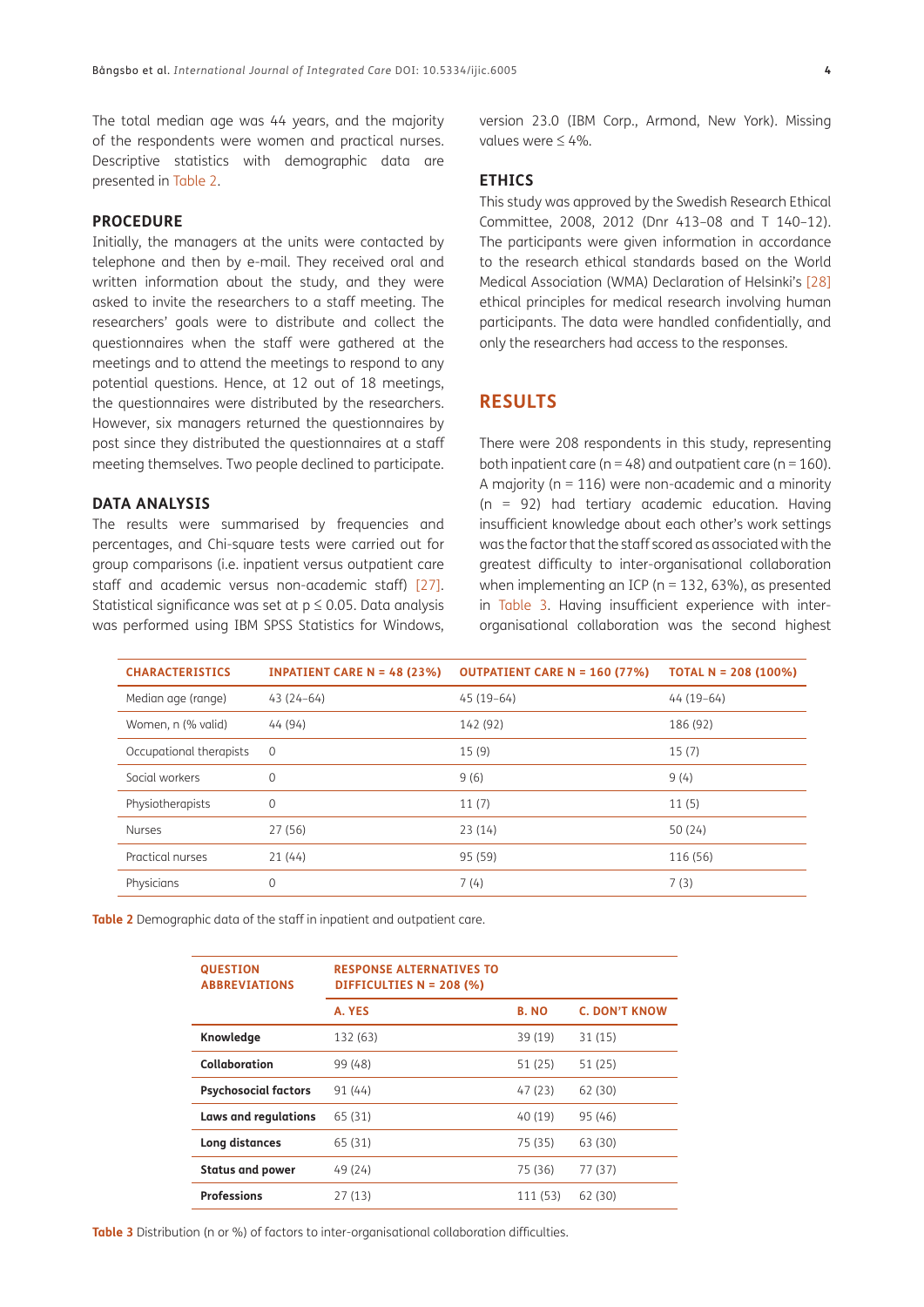ranked factor that was perceived as creating difficulty for collaboration ( $n = 99, 48\%$ ), and psychosocial factors, such as insufficient work environments and interpersonal chemistry ( $n = 91, 44\%$ ) was third. The influence of different professions ( $n = 27, 13\%$ ) and professional status and power among the staff at the care units ( $n = 49, 24\%$ ) were the least indicated to cause collaborative difficulty. Furthermore, a large proportion of the staff did not know how laws and regulations ( $n = 95$ , 46%) or how status and power influenced inter-organisational collaboration  $(n = 77, 37\%)$ .

Staff without an academic education responded that they did not know to a greater proportion of questions (24–56%) compared to staff with an academic education (4–37%). See [Table 5](#page-5-0).

#### **COMPARING DIFFERENCES IN VIEWS BETWEEN INPATIENT AND OUTPATIENT CARE STAFF**

There were no statistically significant differences in the inpatient versus outpatient staff views when comparing potential difficulties to inter-organisational collaboration [\(see Table 4\)](#page-4-0).

#### **DIVERGING VIEWS BETWEEN ACADEMIC AND NON-ACADEMIC STAFF**

When comparing differences in views between staff with academic and non-academic educations, statistically significant differences occurred at all collaboration factors. See [Table 5.](#page-5-0) Academic staff compared to the nonacademic staff scored several factors higher as causing difficulty for inter-organisational collaboration: laws and regulations ( $p = .02$ ), insufficient knowledge about each other's work settings ( $p = .001$ ) and insufficient experiences of inter-organisational collaboration  $(p = .002)$ . On the other hand, non-academic staff scored other difficulties to inter-organisational collaboration higher: long distances ( $p = .02$ ), different professions (p < .001), professional status and power among the staff at the care units ( $p = .02$ ) and psychosocial factors, for instance insufficient work environments, interpersonal chemistry,  $(p = .01)$ .

| <b>QUESTION</b><br><b>ABBREVIATIONS</b> | <b>RESPONSE ALTERNATIVES</b><br><b>TO DIFFICULTIES</b> | <b>INPATIENT CARE</b><br>$N = 48$ (%) | <b>OUTPATIENT</b><br>CARE N = 160 $(% )$ | <b>P-VALUE</b> | <b>TOTAL N = 208 (%)</b> |
|-----------------------------------------|--------------------------------------------------------|---------------------------------------|------------------------------------------|----------------|--------------------------|
| Long distances                          | A. Yes                                                 | 13 (28)                               | 52 (34)                                  | .124           | 65 (31)                  |
|                                         | B. No                                                  | 13 (28)                               | 60 (39)                                  |                | 75 (35)                  |
|                                         | C. Don't know                                          | 20(43)                                | 43 (28)                                  |                | 63 (30)                  |
| Laws and regulations                    | A. Yes                                                 | 12 (26)                               | 53 (34)                                  | .108           | 65 (31)                  |
|                                         | B. No                                                  | 6(13)                                 | 34(22)                                   |                | 40 (19)                  |
|                                         | C. Don't know                                          | 28(61)                                | 67(44)                                   |                | 95(46)                   |
| Knowledge                               | A. Yes                                                 | 29(63)                                | 103 (66)                                 | .653           | 132 (63)                 |
|                                         | B. No                                                  | 8(17)                                 | 31 (20)                                  |                | 39 (19)                  |
|                                         | C. Don't know                                          | 9(20)                                 | 22(14)                                   |                | 31(15)                   |
| Collaboration                           | A. Yes                                                 | 21 (46)                               | 78 (50)                                  | .428           | 99 (48)                  |
|                                         | B. No                                                  | 10(22)                                | 41(26)                                   |                | 51 (25)                  |
|                                         | C. Don't know                                          | 15(33)                                | 36 (23)                                  |                | 51(25)                   |
| Professions                             | A. Yes                                                 | 2(4)                                  | 25(16)                                   | .127           | 27(13)                   |
|                                         | B. No                                                  | 27(60)                                | 84 (54)                                  |                | 111 (53)                 |
|                                         | C. Don't know                                          | 16 (36)                               | 46 (30)                                  |                | 62 (30)                  |
| Status and power                        | A. Yes                                                 | 9(20)                                 | 40(26)                                   | .089           | 49 (24)                  |
|                                         | B. No                                                  | 13 (28)                               | 62 (40)                                  |                | 75 (36)                  |
|                                         | C. Don't know                                          | 24(52)                                | 53 (34)                                  |                | 77(37)                   |
| Psychosocial<br>factors                 | A. Yes                                                 | 21 (46)                               | 70 (45)                                  | .442           | 91(44)                   |
|                                         | B. No                                                  | 8(17)                                 | 39(25)                                   |                | 47(23)                   |
|                                         | C. Don't know                                          | 17 (37)                               | 45 (29)                                  |                | 62 (30)                  |

<span id="page-4-0"></span>**Table 4** Inpatient versus outpatient staff views of the factors that were considered difficulties to inter-organisational collaboration. 0–3 No difficulty, 4–5 Yes, difficulties; p-value Chi-square test.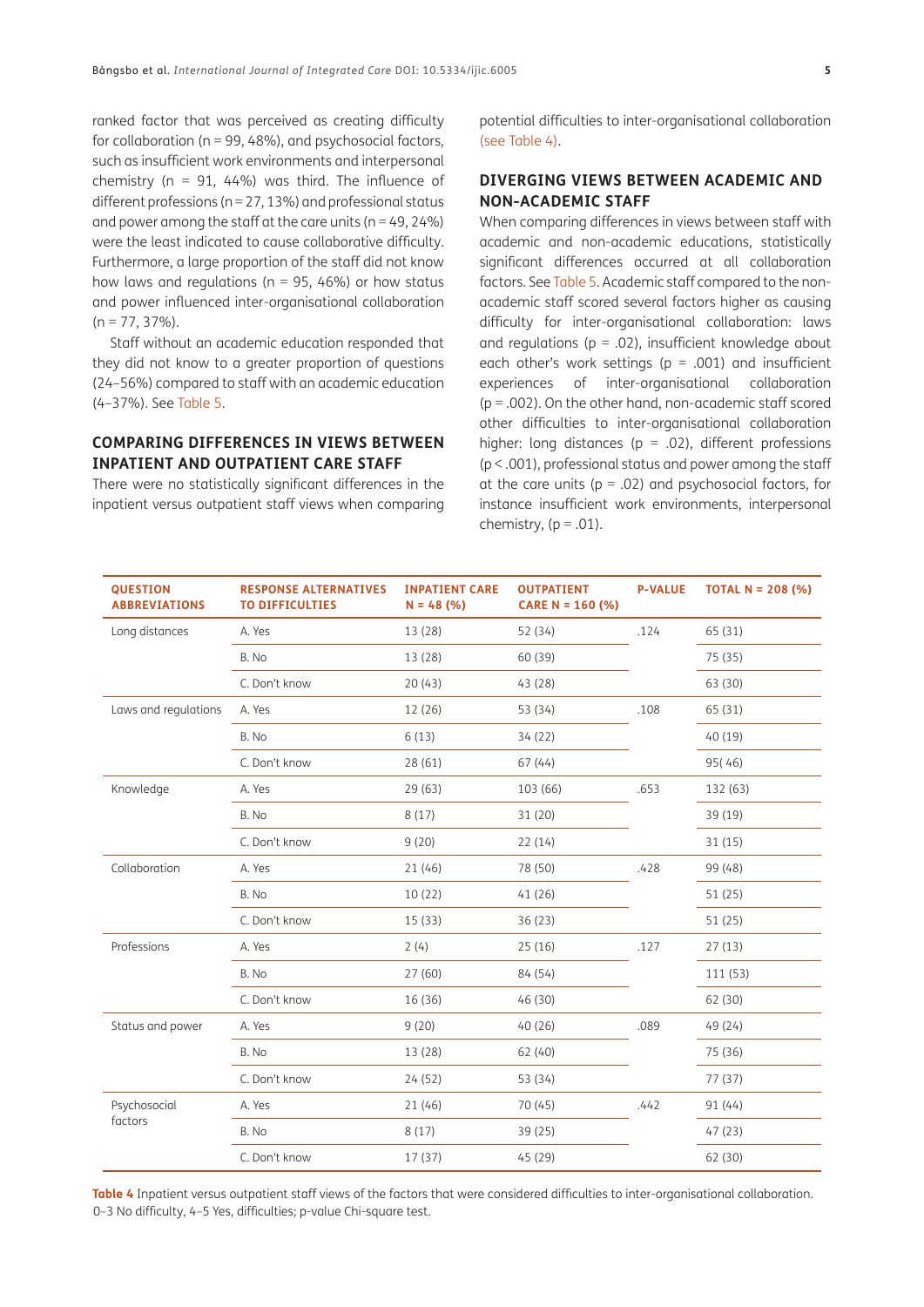| <b>QUESTION</b><br><b>ABBREVIATIONS</b> | <b>RESPONSE ALTERNATIVES</b><br><b>TO DIFFICULTIES</b> | <b>ACADEMIC EDUCATION</b><br>$N = 92(%)$ | <b>NON-ACADEMIC</b><br><b>EDUCATION N = 116 (%)</b> | <b>P-VALUE</b> | <b>TOTAL</b><br>$N = 208(% )$ |
|-----------------------------------------|--------------------------------------------------------|------------------------------------------|-----------------------------------------------------|----------------|-------------------------------|
| Long distances                          | A. Yes                                                 | 26 (29)                                  | 39 (35)                                             | .02            | 65 (31)                       |
|                                         | B. No                                                  | 42(47)                                   | 31 (28)                                             |                | 73 (35)                       |
|                                         | C. Don't know                                          | 22(24)                                   | 41(37)                                              |                | 63 (30)                       |
| Laws and<br>regulations                 | A. Yes                                                 | 36 (40)                                  | 29 (36)                                             | .02            | 65 (31)                       |
|                                         | B. No                                                  | 21(23)                                   | 19(17)                                              |                | 40 (19)                       |
|                                         | C. Don't know                                          | 33 (37)                                  | 62 (56)                                             |                | 95 (46)                       |
| Knowledge                               | A. Yes                                                 | 68 (76)                                  | 64 (57)                                             | .001           | 132 (63)                      |
|                                         | B. No                                                  | 18 (20)                                  | 21(19)                                              |                | 39 (19)                       |
|                                         | C. Don't know                                          | 4(4)                                     | 27(24)                                              |                | 31(15)                        |
| Collaboration                           | A. Yes                                                 | 52 (58)                                  | 47(42)                                              | .002           | 99 (48)                       |
|                                         | B. No                                                  | 25(28)                                   | 26(23)                                              |                | 51(25)                        |
|                                         | C. Don't know                                          | 12(13)                                   | 39 (35)                                             |                | 51(25)                        |
| Professions                             | A. Yes                                                 | 10(11)                                   | 17(15)                                              | < 0.001        | 27(13)                        |
|                                         | B. No                                                  | 65 (72)                                  | 46(42)                                              |                | 111 (53)                      |
|                                         | C. Don't know                                          | 15(17)                                   | 47(43)                                              |                | 62 (30)                       |
| Status and power                        | A. Yes                                                 | 20(22)                                   | 29 (26)                                             | .02            | 49 (24)                       |
|                                         | B. No                                                  | 43 (48)                                  | 32 (29)                                             |                | 75 (36)                       |
|                                         | C. Don't know                                          | 27(30)                                   | 50(45)                                              |                | 77(37)                        |
| Psychosocial<br>factors                 | A. Yes                                                 | 40 (45)                                  | 51 (46)                                             | .01            | 91(44)                        |
|                                         | B. No                                                  | 29 (33)                                  | 18 (16)                                             |                | 47(23)                        |
|                                         | C. Don't know                                          | 20(22)                                   | 42 (38)                                             |                | 62 (30)                       |

<span id="page-5-0"></span>**Table 5** Academic versus non-academic educated staff views of the factors that were considered difficulties to inter-organisational collaboration. 0–3 No difficulty, 4–5 Yes, difficulties; p-value Chi-square test.

## **DISCUSSION**

There were no significant differences between inpatient and outpatient care staff on factors that influenced inter-organisational collaboration. However, staff views diverged significantly on all factors when comparing academic to non-academic staff when implementing an ICP that requires inter-organisational collaboration.

The academic staff scored insufficient knowledge about each other's work settings and their particular conditions as a difficulty to inter-organisational collaboration. This factor can be related to the lack of mutual awareness of each other's work settings and their circumstances. However, previous studies have demonstrated the importance of staff education to overcome barriers, such as a lack of mutual knowledge of each other's work settings, to inter-organisational collaboration  $[6]$ . Hence, this issue emphasises the importance of including knowledge about each other's work settings and related conditions when planning the training that is involved in inter-organisational implementation.

The non-academic staff scored long physical distances between the involved units as a difficulty to inter-organisational collaboration. A possible explanation for this may be that the non-academic staff worked at premises that were far from the administrative buildings, hospital and health centre. Programme decisions are made to a high degree at the top management levels, presupposing top-down implementation of decisions where the non-academic staff, mainly from homecare services, had limited influence. Possibly, these management decisions are implemented without fully understanding the reality for the non-academic staff working conditions. Furthermore, a higher proportion of the non-academic staff selected the 'don't know' response on all collaboration factors. A possible reason for this may be that the non-academic staff were practical nurses including nurses' aides, and as such, not primarily responsible for collaboration and negotiation of care needs at patient discharge [\[29\].](#page-8-5)

Studies have shown lower education, perceived lower status among social care workers, lack of knowledge and mistrust between staff from hospital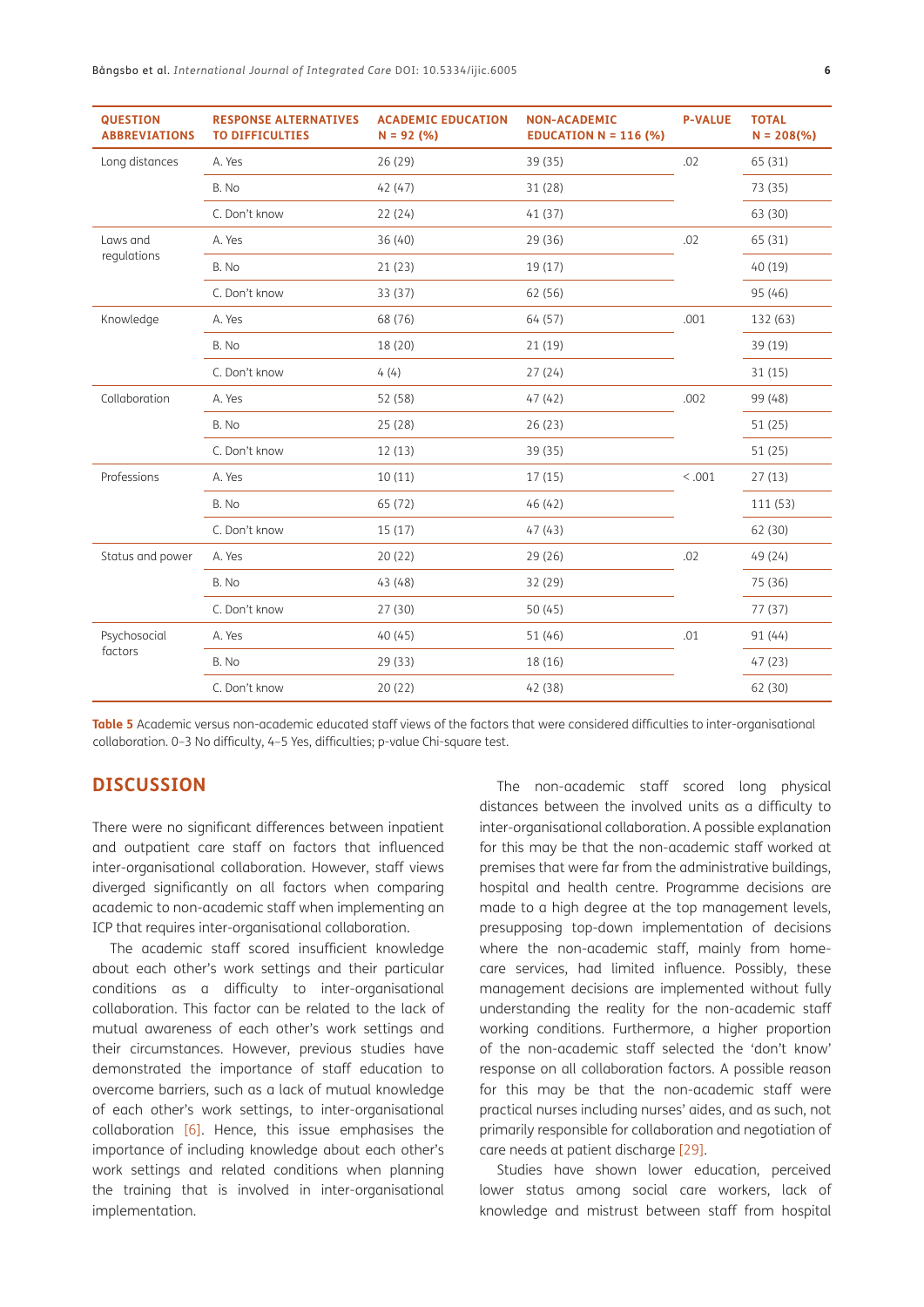and municipal health and social care were obstructing factors to collaboration [\[11\]](#page-7-7). Our findings revealed that lower education had a statistically significant influence on perceived difficulties to inter-organisational collaboration prior to implementing the ICP. According to Swedish law and the Higher Education Ordinance [\[30\]](#page-8-6), obtaining a bachelor degree implies the graduate has a critical approach to their work and an ability to work independently. Hence, academically educated staff are of great benefit because academically educated nurses have been shown improve care quality and decrease patient mortality rates [\[31\].](#page-8-7) However, in our study, the majority of the non-academic respondents were workers from the municipal home care services, where there is a deficit in Sweden in relevant academic caring educations. Mistrust between staff from healthcare and social care was evident. Insufficient knowledge about each other's work settings and their particular conditions was indicated as a difficulty that influenced collaboration within the ICP. Having preconceived ideas concerning other professions may serve as obstacles to collaboration among staff from healthcare and social care and have an impact on the development of care improvements [[11](#page-7-7), [32](#page-8-8)–34].

To accomplish inter-organisational collaboration, multidisciplinary teamwork needs to meet the demand for specialisation and the need for care integration [\[35\]](#page-8-9). Teamwork is accomplished through shared decisionmaking, open communication and interdependent collaboration to improve patient, staff and organisational outcomes [\[36\].](#page-8-10) However, studies have shown that teamwork, contrary to its goals, strengthened professional hierarchies, occupational division and excluded groups of unlicensed staff from participating at work in healthcare [\[29](#page-8-5), [37\]](#page-8-11). Those results were evident in our study where lower educational levels among the staff significantly impacted collaboration. However, collaboration can be facilitated by good professional relationships, which can be implemented with training about each other's professional roles even if they have not had previous experience with collaborative programmes [\[38\]](#page-8-12). Therefore, there is a need to develop avenues for inter-organisational collaboration for staff on the operative level to come together regardless of educational level.

To improve the preconditions for implementation of an ICP, a multidisciplinary team culture needs to be developed. Staff at the operative level should be included in the team to be able to be a part of building a mutual understanding of each other's roles. Moreover, the development of new roles and competencies for integrated care has to be initiated by the management [39]. The results from the present study will form the basis of a longitudinal study between organisations of the implementation of an ICP from the staff's understanding, commitment and ability to change their work procedures.

#### **LIMITATIONS**

This study investigated the staffs' views at one occasion—the start of the implementation of an ICP in a Swedish municipality. The units had heavy workloads with high employee turnover. This meant there were new staff with limited work experience, knowledge and experience of the inter-organisational collaboration programme. Hence, new staff may have selected the 'don't know' response in the questionnaire. The researchers had control while collecting the questionnaires but not when the managers collected them, which may have influenced the responses. To respond to the aim and to not miss data, the factors were dichotomised into yes difficulties, and no difficulty including the 'don't know' response. As occupational and physiotherapists in inpatient care were excluded, this caused a skewed sample towards nurses. The lack of significant differences between inpatient and outpatient staff may be caused by the uneven group sizes. Thus, a large sample size may have discovered differences. However, we estimate these results may be representative for all operative staff who were directly or indirectly involved in the ICP. Moreover, these limitations reflect 'real-life' conditions in many health and social care organisations. Our results could still increase our understanding of the influence different collaboration barriers have to complex organisational settings that are trying to implement more integrated and collaborative programmes between inpatient and outpatient care.

## **CONCLUSION**

Care of frail older people is often fragmented, including lack of integration and continuity between involved care organisations as well as between staff at different levels, and result in failures to meet their complex needs. Developing and implementing ICPs, to improve inter-organisational collaboration in this context, may overbridge these deficiencies. However, it is important to identify and address the barriers to integrated care that involved staff view as most obstrusive. In doing so diverging views according to organisational affilliation and/or educational level has to be taken into consideration. In this study, we show that educational level influence the views on barriers to inter-organisational collaboration, results that may guide future development and implementation of ICPs.

# **ACKNOWLEDGEMENTS**

This study has been funded by grants from the Swedish Research Council for Health, Working Life and Welfare (AGECAP 2013–2300), Vinnvård for study design and data collection, and Prytz Folkes foundation and R&D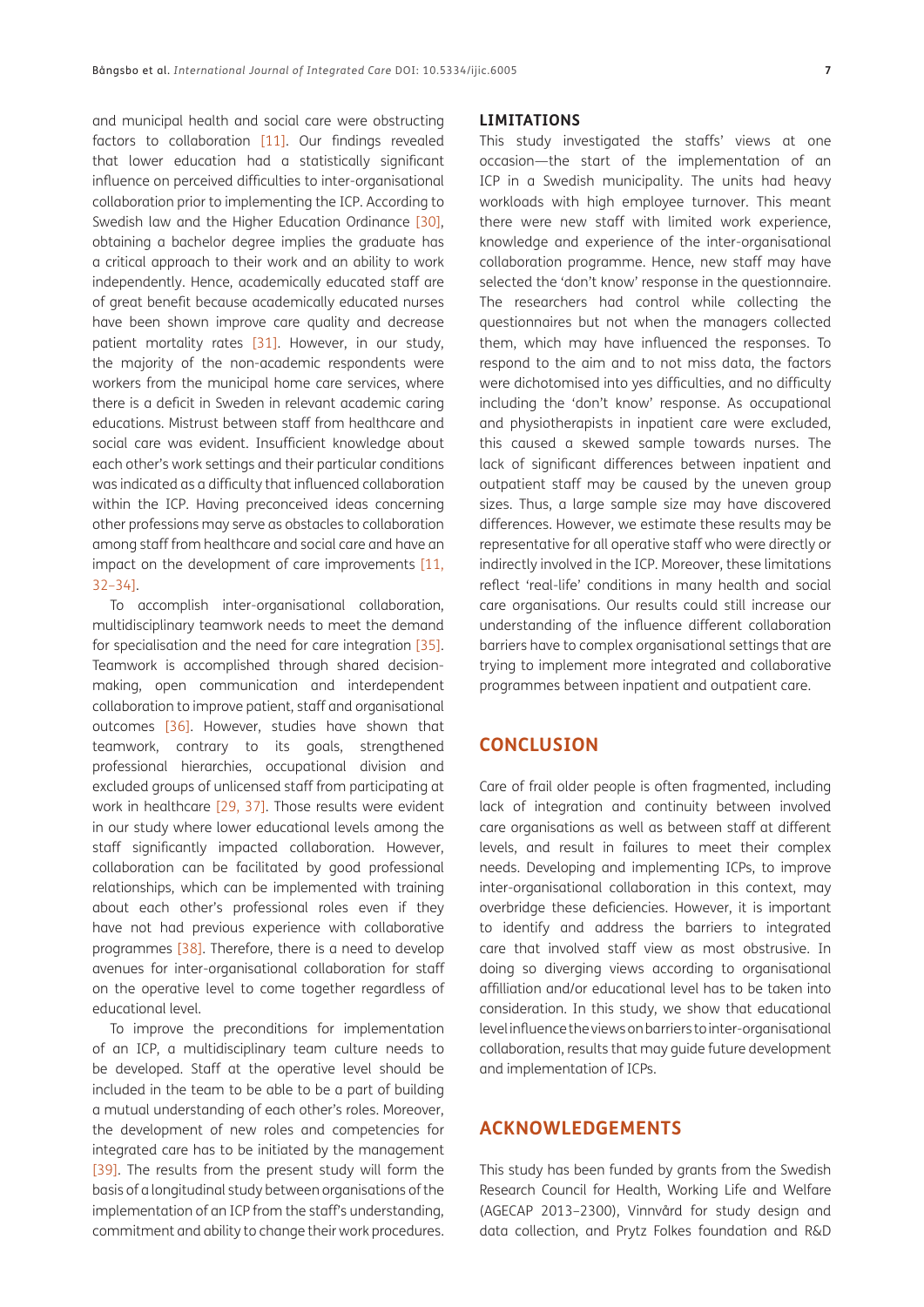Center FoU Sjuhärad Välfärd at the University of Borås for data collection, analysis and manuscript preparation.

# **COMPETING INTERESTS**

The authors have no competing interests to declare.

# <span id="page-7-0"></span>**AUTHOR AFFILIATIONS**

**Angela Bångsbo, PhD**[orcid.org/0000-0002-5621-1304](https://orcid.org/0000-0002-5621-1304) University of Gothenburg, Institute of Neuroscience and Physiology, and Centre of Health and Ageing, SE

**Anna Dunér**[orcid.org/0000-0002-2322-8222](https://orcid.org/0000-0002-2322-8222) University of Gothenburg, Department of Social Work, and Centre of Health and Ageing, University of Gothenburg, SE

**Synneve Dahlin-Ivanoff D** [orcid.org/0000-0002-3838-4527](https://orcid.org/0000-0002-3838-4527) University of Gothenburg, Institute of Neuroscience and Physiology, and Centre of Health and Ageing, SE

**Eva Lidén <sup>1</sup>** [orcid.org/0000-0002-6026-4337](https://orcid.org/0000-0002-6026-4337) University of Gothenburg, Institute of Health and Care Sciences, and Centre of Health and Ageing, SE

# **REFERENCES**

- <span id="page-7-1"></span>1. **World Health Organization.** Integrated care for older people (ICOPE) implementation framework: guidance for systems and services. Geneva: WHO; 2019 [cited 2022 Februar 14]. Available from. DOI: [https://apps.who.int/iris/](https://apps.who.int/iris/handle/10665/325669) [handle/10665/325669](https://apps.who.int/iris/handle/10665/325669)
- 2. **Swedish Code of Statutes (SFS 2001:453).** Socialtjänstlag. [Social Services Act]. Stockholm: Ministry of Health and Social Affairs. [in Swedish].
- 3. **Swedish Code of Statutes (SFS 2017:30).** Hälso- och sjukvårdslag. [Swedish Health and Medical Services Act]. Stockholm: Ministry of Health and Social Affairs. [in Swedish].
- <span id="page-7-2"></span>4. **Swedish Code of Statutes (SFS 2017:612).** Lag om samverkan vid utskrivning från sluten hälso- och sjukvård. [Act on collaboration at hospital discharge]. Stockholm: Ministry of Health and Social Affairs. [in Swedish].
- <span id="page-7-3"></span>5. **Leijten F, Struckmann V, van Ginneken E, Czypionka T, Kraus M, Reiss M,** et al. The SELFIE framework for integrated care for multi-morbidity: development and description. *Health Policy*. 2018; 122(1): 12–22. DOI: <https://doi.org/10.1016/j.healthpol.2017.06.002>
- <span id="page-7-4"></span>6. **Pratt R, Gyllstrom B, Gearin K, Lange C, Hahn D, Baldwin LM,** et al. Identifying Barriers to Collaboration between primary care and public health: experiences at the local level. *Public Health Reports*. 2018; 133(3): 311–17. DOI: <https://doi.org/10.1177/0033354918764391>
- 7. **Lyngsø AM, Godtfredsen NS, Frølich A.** Interorganisational integration: healthcare professionals' perspectives on barriers and facilitators within the Danish healthcare system. *International Journal of Integrated Care*. 2016; 16(1): 4. DOI:<https://doi.org/10.5334/ijic.2449>
- <span id="page-7-5"></span>8. **Auschra C.** Barriers to the integration of care in interorganisational settings: a literature review. *International Journal of Integrated Care*. 2018; 18(1): 5. DOI: [https://doi.](https://doi.org/10.5334/ijic.3068) [org/10.5334/ijic.3068](https://doi.org/10.5334/ijic.3068)
- <span id="page-7-6"></span>9. **Huxham S, Vangen C, Huxham C, Eden C.** The challenge of collaborative governance. *Public Management: An International Journal of Research and Theory*. 2000; 2(3): 337-58. DOI: [https://doi.](https://doi.org/10.1080/14719030000000021) [org/10.1080/14719030000000021](https://doi.org/10.1080/14719030000000021)
- 10. **Vangen S, Huxham C.** Nurturing collaborative relations: building trust in inter-organizational collaboration. *Journal of Applied Behavioral Science*. 2003; 39(1): 5–31. DOI: <https://doi.org/10.1177/0021886303039001001>
- <span id="page-7-7"></span>11. **Lau J, Wong E, Chung R, Law S, Threapleton D, Kiang N,** et al. Collaborate across silos: perceived barriers to integration of care for the elderly from the perspectives of service providers. *International Journal of Health Planning and Management*. 2018; 33(3): e768-e780. DOI: [https://](https://doi.org/10.1002/hpm.2534) [doi.org/10.1002/hpm.2534](https://doi.org/10.1002/hpm.2534)
- <span id="page-7-8"></span>12. **Baker L, Egan-Lee E, Martimianakis MA, Reeves S.** Relationhips of power: implications for interprofessional education. *Journal of Interprofessional Care*. 2011; 25: 98–104. DOI: [https://doi.org/10.3109/13561820.2010.505](https://doi.org/10.3109/13561820.2010.505350) [350](https://doi.org/10.3109/13561820.2010.505350)
- 13. **Steihaug S, Johannessen AK, Ådnanes M, Paulsen B, Mannion R.** Challenges in achieving collaboration in clinical practice: the case of Norwegian health care. *International Journal of Integrated Care*. 2016; 16(3): 1–13. DOI: [https://](https://doi.org/10.5334/ijic.2217) [doi.org/10.5334/ijic.2217](https://doi.org/10.5334/ijic.2217)
- <span id="page-7-9"></span>14. **Greenhalgh T.** How to implement evidence-based healthcare. Hoboken NJ: Wiley Blackwell; 2018.
- <span id="page-7-10"></span>15. **Greenhalgh T, Papoutsi C.** Spreading and scaling up innovation and improvement. *British Medical Journal*. 2019; 365(12068): None. DOI: [https://doi.org/10.1136/bmj.](https://doi.org/10.1136/bmj.l2068) [l2068](https://doi.org/10.1136/bmj.l2068)
- <span id="page-7-11"></span>16. **Michie S, van Stralen MM, West R.** The behaviour change wheel: a new method for characterising and designing behaviour change interventions. *Implementation Science*. 2011; 6(1): 42–42. DOI: [https://doi.org/10.1186/1748-](https://doi.org/10.1186/1748-5908-6-42) [5908-6-42](https://doi.org/10.1186/1748-5908-6-42)
- 17. **Wilhelmsson K, Dunér A, Eklund K, Hedström GG, Blomberg S, Hasson H,** et al. Design of a randomized controlled study of a multi-professional and multidimensional intervention targeting frail elderly people. *BMC Geriatrics*. 2011; 11(1): 24–24. DOI: [https://doi.](https://doi.org/10.1186/1471-2318-11-24) [org/10.1186/1471-2318-11-24](https://doi.org/10.1186/1471-2318-11-24)
- 18. **Hammar IO, Westgård T, Eklund K, Wilhelmsson K, Ivanoff SD.** From intervention trial to full-scale implementation research: positive tendencies for frailty and self-rated health in frail older people. *International Journal of Geriatrics and Gerontology*. 2018; IJGG–112. DOI: [https://doi.org/10.29011/2577-](https://doi.org/10.29011/2577-0748) [0748](https://doi.org/10.29011/2577-0748)
- 19. **Berglund H, Hasson H, Kjellgren K, Wilhelmsson K.**  Effects of a continuum of care intervention on frail older persons' life satisfaction: a randomized controlled study.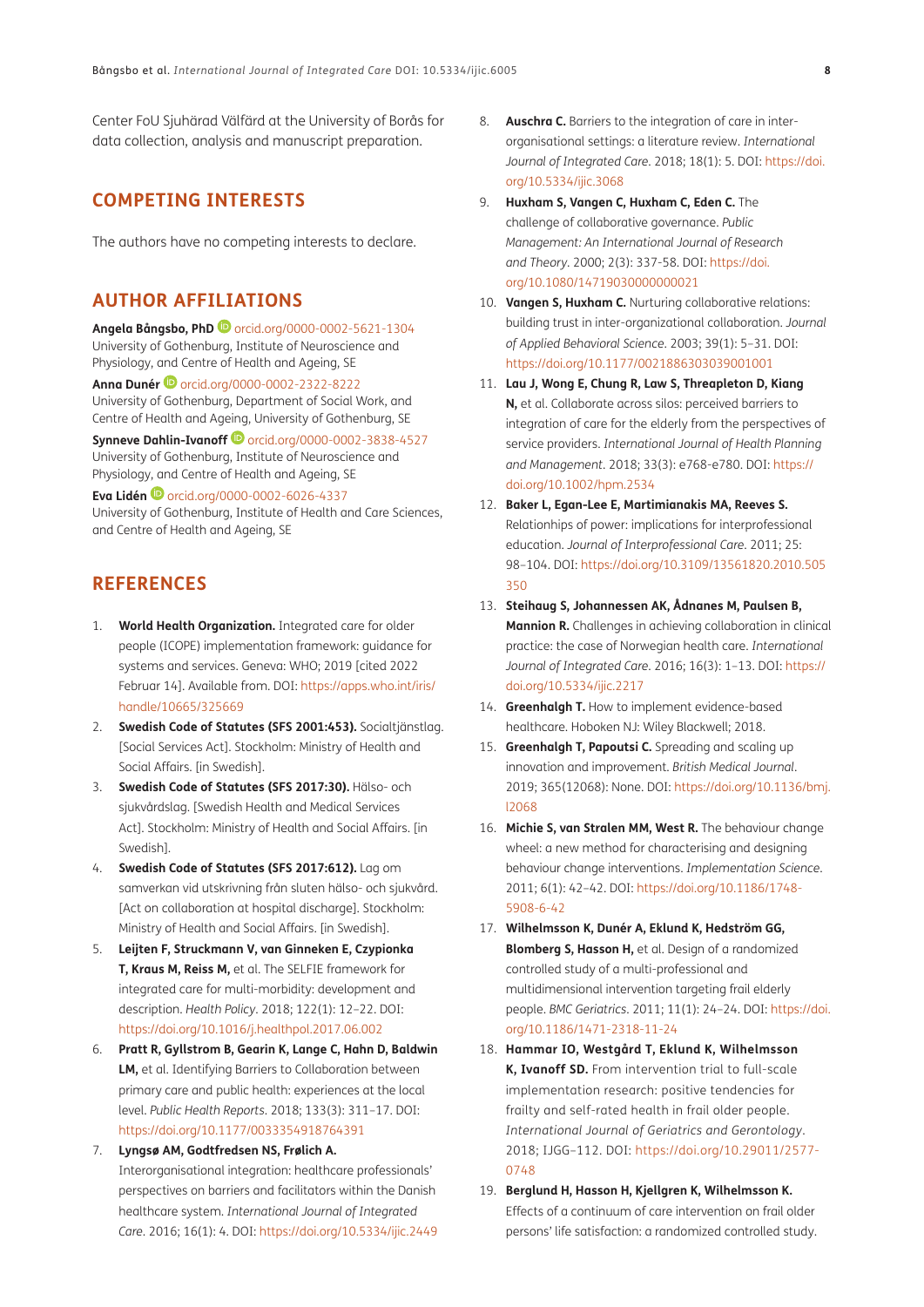*Journal of Clinical Nursing*. 2015; 24(7–8): 1079–90. DOI: <https://doi.org/10.1111/jocn.12699>

- 20. **Ebrahimi Z, Eklund K, Ivanoff SD, Jakobsson A, Wilhelmsson K.** Effects of a continuum of care intervention on frail elders' self-rated health, experiences of security/safety and symptoms: a randomized controlled trial. *Nordic Journal of Nursing Research*. 2017; 37(1): 33–43. DOI:<https://doi.org/10.1177/2057158516668710>
- 21. **Ekelund C, Eklund K.** Longitudinal effects on selfdetermination in the RCT Continuum of care for frail elderly people. *Quality in Ageing and Older Adults*. 2015; 16(3): 165–76. DOI: <https://doi.org/10.1108/QAOA-12-2014-0045>
- <span id="page-8-0"></span>22. **Eklund K, Wilhelmsson K, Gustafsson H, Landahl S, Ivanoff SD.** One-year outcome of frailty indicators and activities of daily living following the randomized controlled trial: Continuum of care for frail older people. *BMC Geriatrics*. 2013; 13(1): 76–76. DOI: [https://doi.](https://doi.org/10.1186/1471-2318-13-76) [org/10.1186/1471-2318-13-76](https://doi.org/10.1186/1471-2318-13-76)
- 23. **Hasson H, Blomberg S, Dunér A.** Fidelity and moderating factors in complex interventions: a case study of a continuum of care program for frail elderly people in health and social care. *Implementation Science*. 2012; 7(23): 1–11. DOI: <https://doi.org/10.1186/1748-5908-7-23>
- 24. **Dunér A, Blomberg S, Hasson H.** Implementing a continuum of care model for older people—results from a Swedish case study. *International Journal of Integrated Care*. 2011; 11(4): None. DOI: [https://doi.org/10.5334/](https://doi.org/10.5334/ijic.665) iiic.665
- <span id="page-8-1"></span>25. **Johansson S.** The chain is never stronger than its weakest link: implementing a model of collaboration among agencies serving vulnerable children and adolescents. *Hong Kong Journal of Social Work*. 2013; 6(3): 276–91. DOI: <https://doi.org/10.1080/17525098.2013.840795>
- <span id="page-8-2"></span>26. **Crump H, King J, Graham C, Thorlby R, Raleigh V, Redding D,** et al. Developing a user reported measure of care co-ordination. *International Journal of Integrated Care*. 2017; 17(1): 4. DOI:<https://doi.org/10.5334/ijic.2469>
- <span id="page-8-3"></span>27. **Polit DF, Beck CT.** Nursing research: generating and assessing evidence for nursing practice. Philadelphia: Wolters Kluwer; 2020.
- <span id="page-8-4"></span>28. **World Medical Association Declaration of Helsinki.** Ethical principles for medical research involving human subjects. [webpage on the internet]. [cited 2022 Februar 14]; updated 2018 July 9]. Available from: [https://www.wma.net/policies-post/](https://www.wma.net/policies-post/wma-declaration-of-helsinki-ethical-principles-for-medical-research-involving-human-subjects) [wma-declaration-of-helsinki-ethical-principles-for](https://www.wma.net/policies-post/wma-declaration-of-helsinki-ethical-principles-for-medical-research-involving-human-subjects)[medical-research-involving-human-subjects/](https://www.wma.net/policies-post/wma-declaration-of-helsinki-ethical-principles-for-medical-research-involving-human-subjects). DOI: [https://](https://doi.org/10.1515/9783110208856.233) [doi.org/10.1515/9783110208856.233](https://doi.org/10.1515/9783110208856.233)
- <span id="page-8-5"></span>29. **Lancaster G, Kolakovsky-Hayner S, Kovacich J, Williams NG.** Interdisciplinary communication and collaboration

among physicians, nurses, and unlicensed assistive personnel. *Journal of Nursing Scholarship*. 2015; 47(3): 275–84. DOI:<https://doi.org/10.1111/jnu.12130>

- <span id="page-8-6"></span>30. **Swedish Code of Statutes SFS (1993:100).** Higher Education Ordinance [Högskoleförordningen]. Stockholm: Swedish Council for Higher Education. [in Swedish].
- <span id="page-8-7"></span>31. **Aiken L, Sloane DM, Bruyneel L, van der Heede K, Griffiths P, Busse R,** et al. Nurse staffing and education and hospital mortality in nine European countries: a retrospective observational study. *Lancet*. 2014; 383(9931): 1824–30. DOI: [https://doi.org/10.1016/S0140-](https://doi.org/10.1016/S0140-6736(13)62631-8) [6736\(13\)62631-8](https://doi.org/10.1016/S0140-6736(13)62631-8)
- <span id="page-8-8"></span>32. **Liberati EG, Gorli M, Scaratti G.** Invisible walls within multidisciplinary teams: disciplinary boundaries and their effects on integrated care. *Social Science and Medicine*. 2016; 150: 31–9. DOI: [https://doi.org/10.1016/j.](https://doi.org/10.1016/j.socscimed.2015.12.002) [socscimed.2015.12.002](https://doi.org/10.1016/j.socscimed.2015.12.002)
- 33. **Petersen HV, Foged S, Nørholm V.** "It is two worlds" cross-sectoral nurse collaboration related to care transitions: a qualitative study. *Journal of Clinical Nursing*. 2019; 28(9–10): 1999–2008. DOI: [https://doi.org/10.1111/](https://doi.org/10.1111/jocn.14805) [jocn.14805](https://doi.org/10.1111/jocn.14805)
- 34. **Bångsbo A, Dunér A, Dahlin-Ivanoff S, Lidén E.** Collaboration in discharge planning in relation to an implicit framework. *Applied Nursing Research*. 2017; 36: 57–62. DOI: <https://doi.org/10.1016/j.apnr.2017.05.010>
- <span id="page-8-9"></span>35. **Martin GP, Finn R.** Patients as team members: opportunities, challenges and paradoxes of including patients in multi-professional healthcare teams. *Sociology of Health and Illness*. 2011; 33(7): 1050–65. DOI: [https://](https://doi.org/10.1111/j.1467-9566.2011.01356.x) [doi.org/10.1111/j.1467-9566.2011.01356.x](https://doi.org/10.1111/j.1467-9566.2011.01356.x)
- <span id="page-8-10"></span>36. **Xyrichis A, Ream E.** Teamwork: a concept analysis. *Journal of Advanced Nursing*. 2008; 61(2): 232–41. DOI: [https://doi.](https://doi.org/10.1111/j.1365-2648.2007.04496.x) [org/10.1111/j.1365-2648.2007.04496.x](https://doi.org/10.1111/j.1365-2648.2007.04496.x)
- <span id="page-8-11"></span>37. **Finn R, Learmonth M, Reedy P.** Some unintended effects of teamwork in healthcare. *Social Science and Medicine*. 2010; 70(8): 1148–1154. DOI: [https://doi.org/10.1016/j.](https://doi.org/10.1016/j.socscimed.2009.12.025) [socscimed.2009.12.025](https://doi.org/10.1016/j.socscimed.2009.12.025)
- <span id="page-8-12"></span>38. **King N, Bravington A, Brooks J, Melvin J, Wilde D.** Go make your face known: collaborative working through the lens of personal relationships. *International Journal of Integrated Care*. 2017; 17(4): 3. DOI: [https://doi.](https://doi.org/10.5334/ijic.2574) [org/10.5334/ijic.2574](https://doi.org/10.5334/ijic.2574)
- 39. **Looman W, Struckmann W, Köppen J, Baltaxe E, Czypionka T, Huic M,** et al. Drivers of successful implementation of integrated care for multi-morbidity: mechanisms identified in 17 case studies from 8 European countries. *Social Science and Medicine*. 2021; 277(113728): None. DOI: [https://doi.org/10.1016/j.](https://doi.org/10.1016/j.socscimed.2021.113728) [socscimed.2021.113728](https://doi.org/10.1016/j.socscimed.2021.113728)